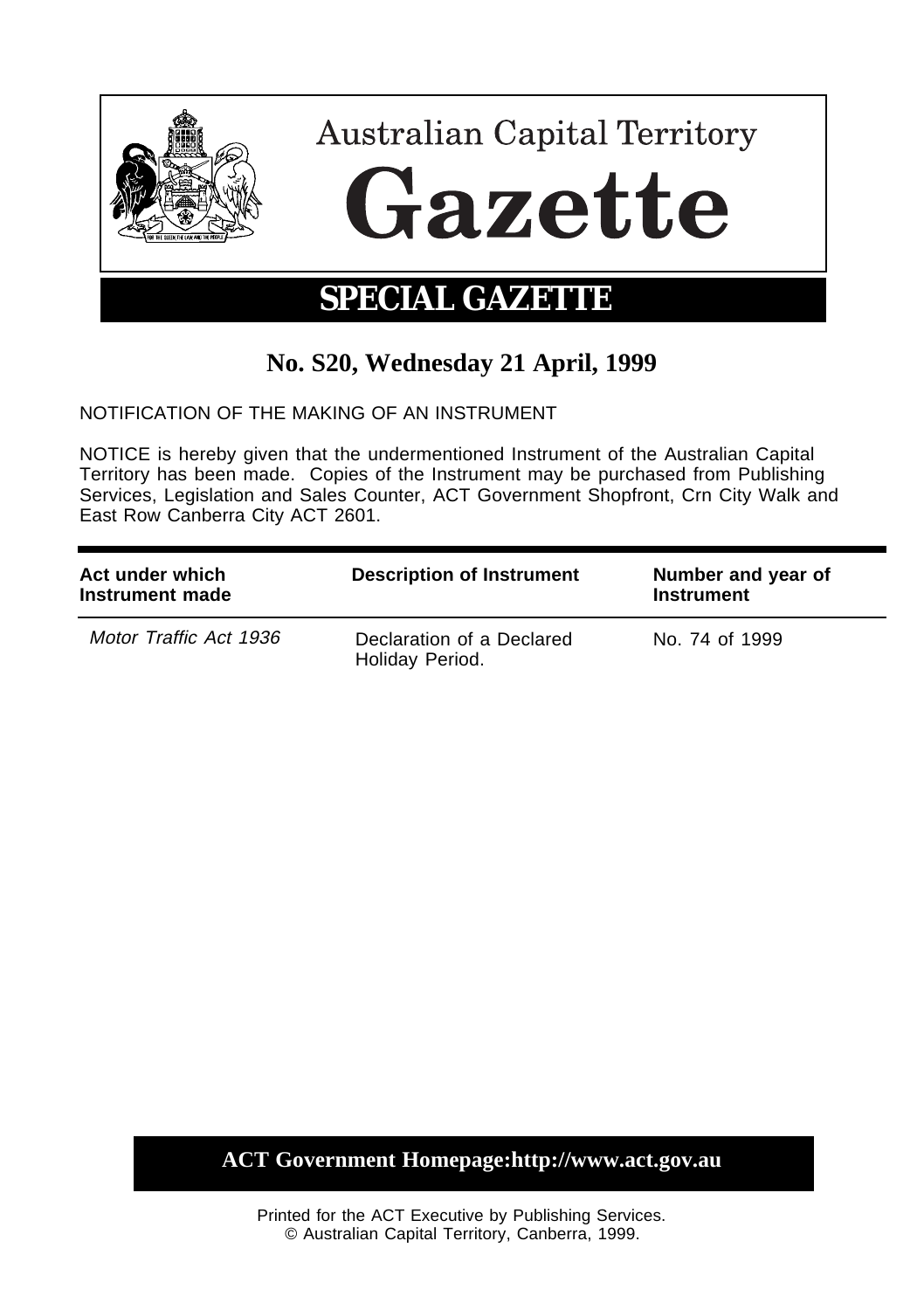#### **AUSTRALIAN CAPITAL TERRITORY**

# **PRISONER'S INTERSTATE LEAVE ACT 1997**

Under section 4 of the Prisoner's Interstate Leave Act 1997, I recognise the Correctional Centres Act 1952 (NSW) as being a corresponding interstate law for the purposes of the ACT act.

**GARY HUMPHRIES** MLA Attorney-General

Date: 13 April 1999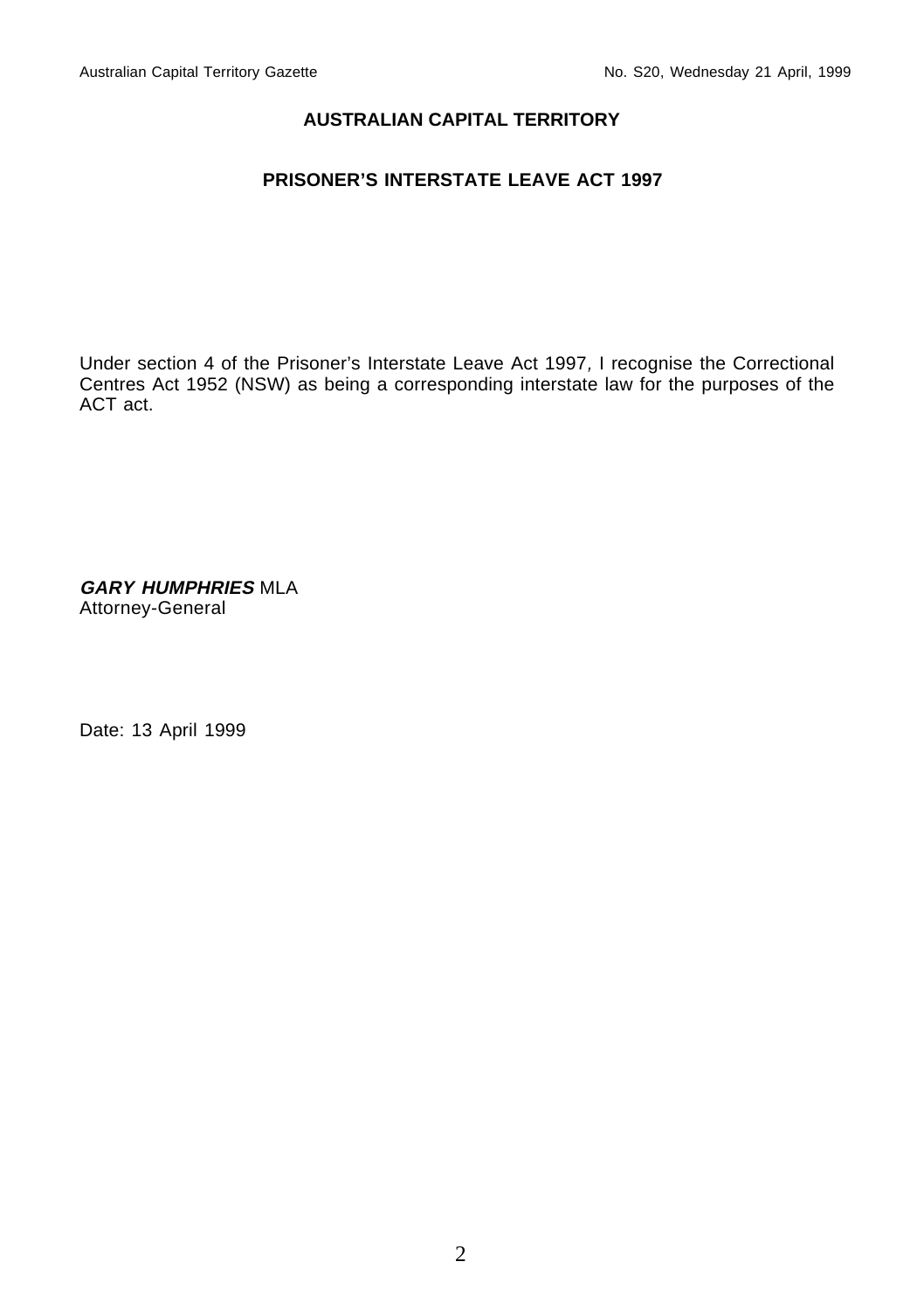### **CASINO CONTROL ACT 1988**

# **ALTERATION**

Under section 72(3) of the Casino Control Act 1988, I HEREBY ALTER the approved rules as set out in the attached schedule for the authorised game of Pai Gow.

Dated this fifteenth day of April 1999

**GREGORY STEPHEN JONES** Delegate of the Minister

3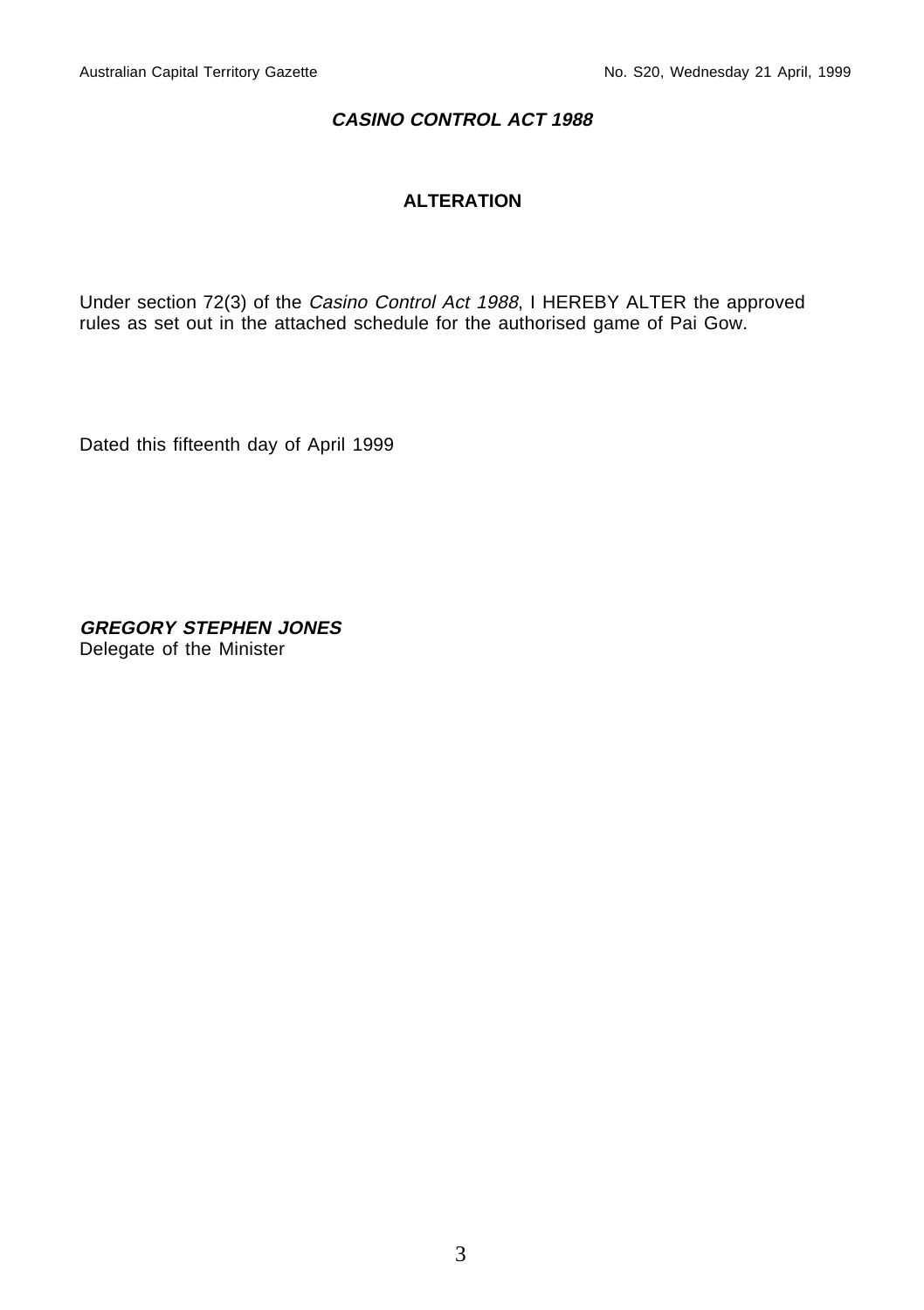# **SCHEDULE**

This is the accompanying schedule to the Instrument of Alteration under section 72(3) of the Casino Control Act 1988 signed by Gregory Stephen Jones the Delegate of the Minister on the fifteenth day of April 1999.

#### **ALTERATIONS TO THE APPROVED RULES OF THE AUTHORISED GAME OF PAI GOW**

Revoke all previous rules and amendments to the rules of Pai Gow.

Replace with the following rules: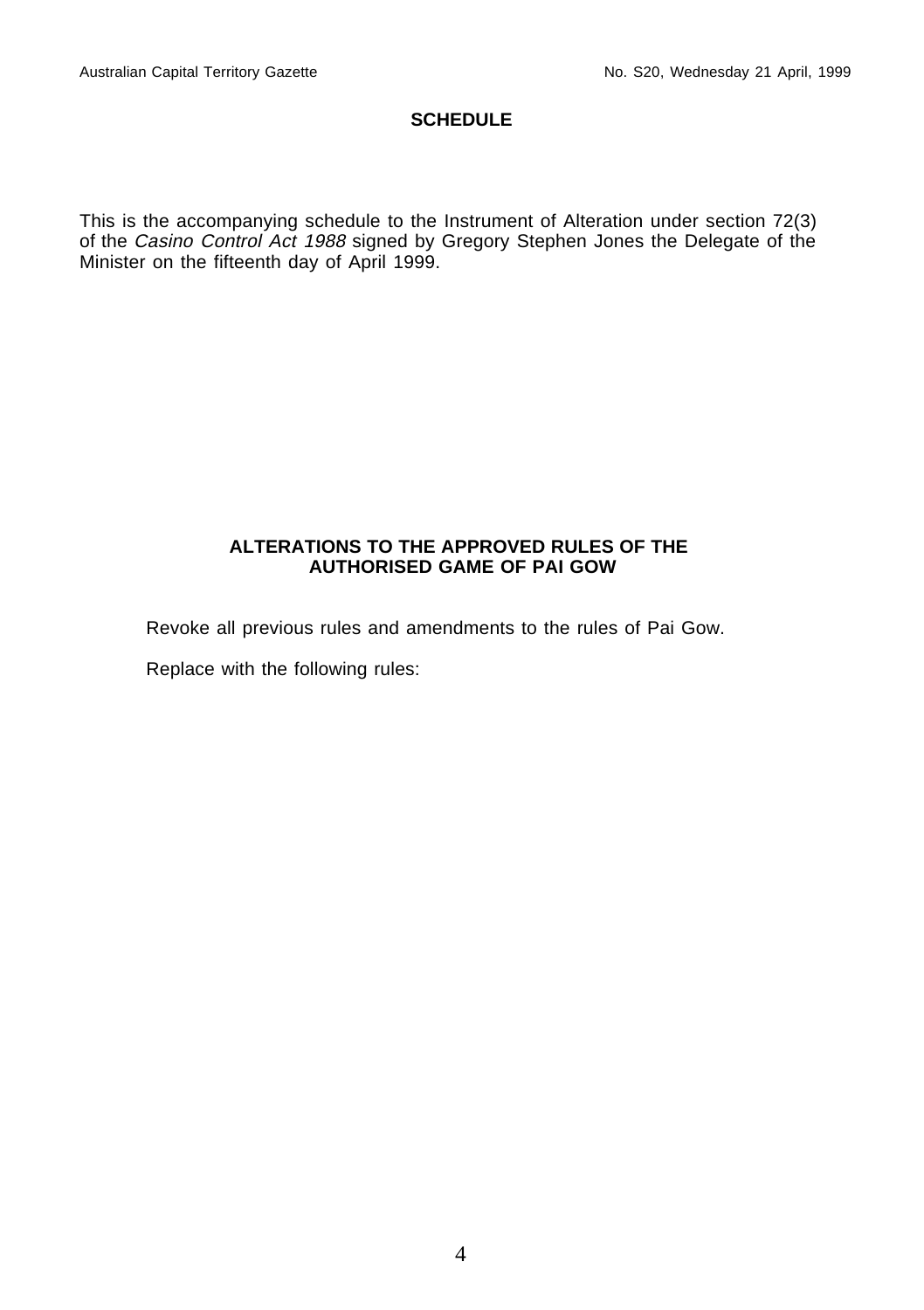# **CASINO CANBERRA LIMITED**

# **RULES OF PAI GOW**

5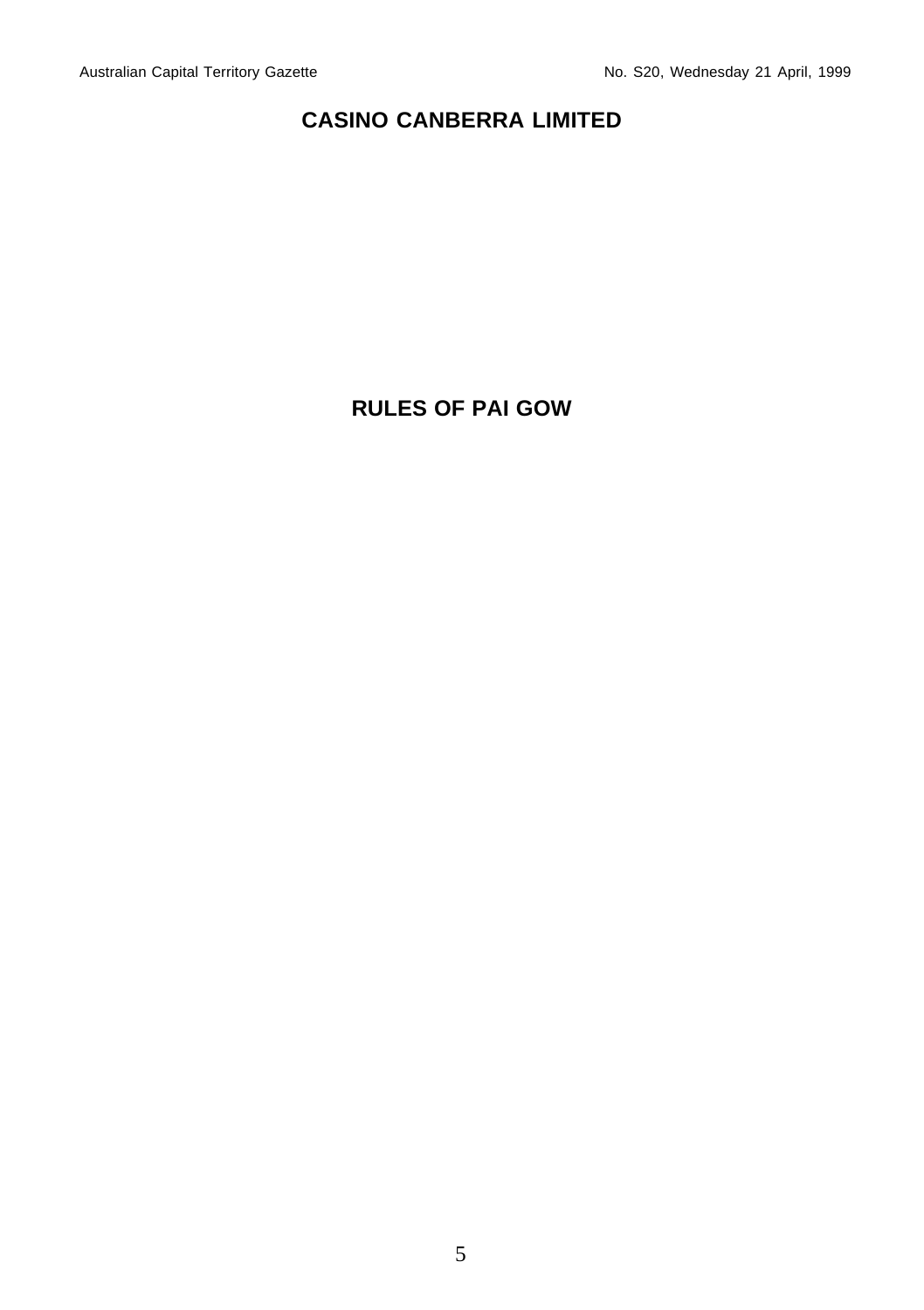# **PAI GOW INDEX**

# TERMS USED IN PAI GOW

- 1. PAI GOW TABLE
- 2. THE DICE AND TILES
- 3. RANKING OF THE TILES
- 4. POINT COUNT<br>5 MINIMUM AND
- 5. MINIMUM AND MAXIMUM WAGERS
- 6. THE BANK<br>7. WAGERS
- **WAGERS**
- 8. DEALING THE TILES
- 9. SETTING OF THE TILES
- 10. SETTING OF HANDS HOUSE WAY
- 11. SETTLEMENT OF WAGERS
- 12. GEE JUN JACKPOT
- 13. GEE JUN JACKPOT PAYOUTS<br>14. COLLUSION
- **COLLUSION**
- 15. IRREGULARITIES
- 16. TABLE CLOSURE<br>17. GENERAL PROVI
- **GENERAL PROVISIONS**
- 18. TOURNAMENT PLAY
	- Appendix "A"
	- Appendix "B"
	- Appendix "C"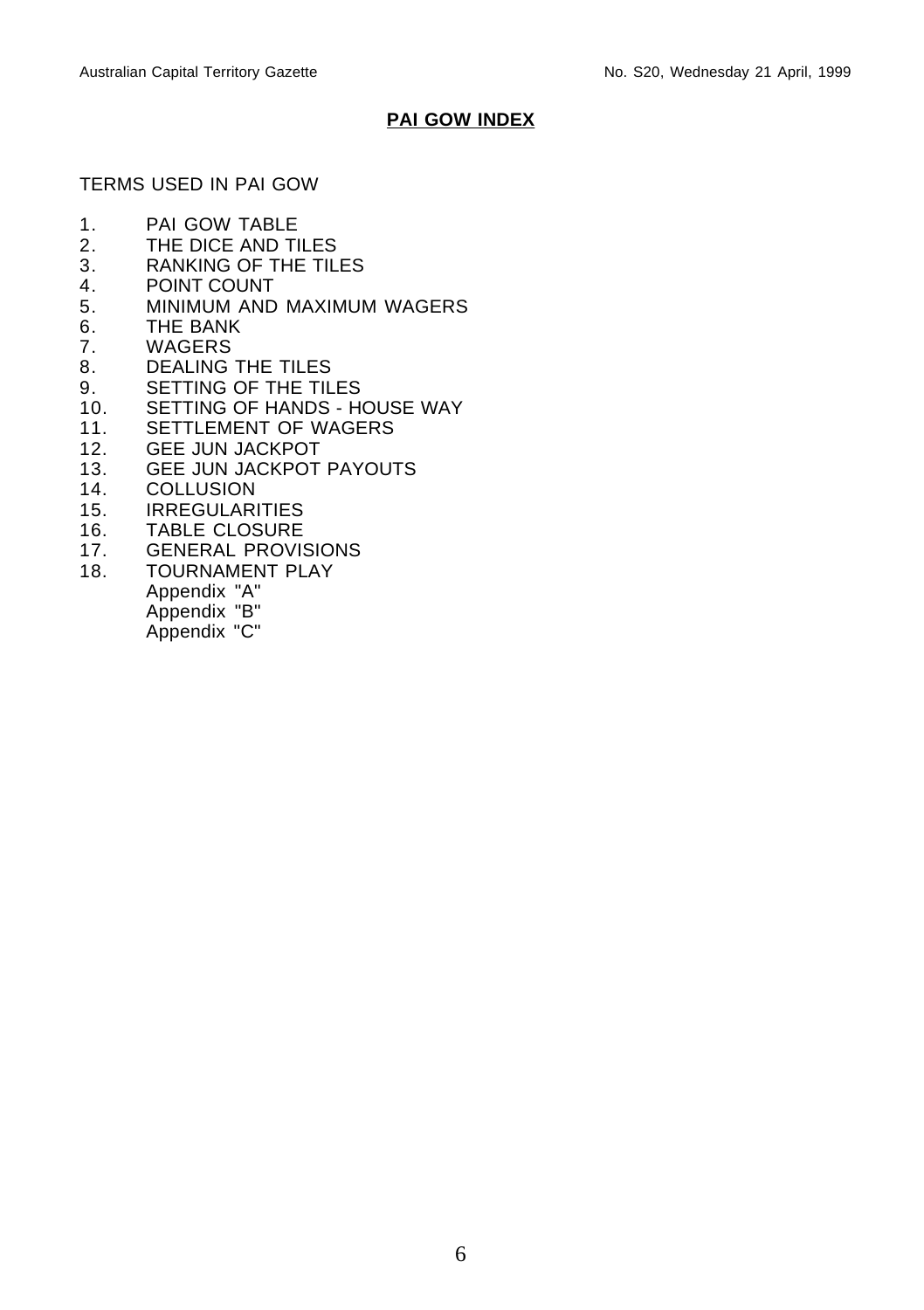#### **TERMS USED IN PAI GOW**

The following words/terms when used in these rules shall have the following meanings unless the context clearly indicates otherwise.

#### **Approved**

Shall mean approved in writing by the Casino Surveillance Authority.

#### **Casino Operator**

The organisation or person responsible for the conduct of gaming in the casino.

#### **Casino Supervisor**

A person responsible for the supervision of the operation of the game.

#### **Chung**

A marker used to indicate the banker.

#### **Co-Banking**

An equal partnership between a player and the house to accept the liability of the wagers of all other players.

#### **Commission**

The amount the dealer collects from a player or players as payment to the House for conducting the game.

#### **Dealer**

A person responsible for the operation of the game.

#### **Dice Cup**

An approved container for the shaking of the dice.

#### **Hand**

The four tiles dealt to a box.

#### **High Part of the Hand**

Shall be the two tiles that make up the higher value of the hand.

#### **House**

Shall mean Casino Canberra.

#### **House Way**

Mandatory instructions which dictate the setting of a hand.

#### **La Ja**

An approved additional variation of the shuffle.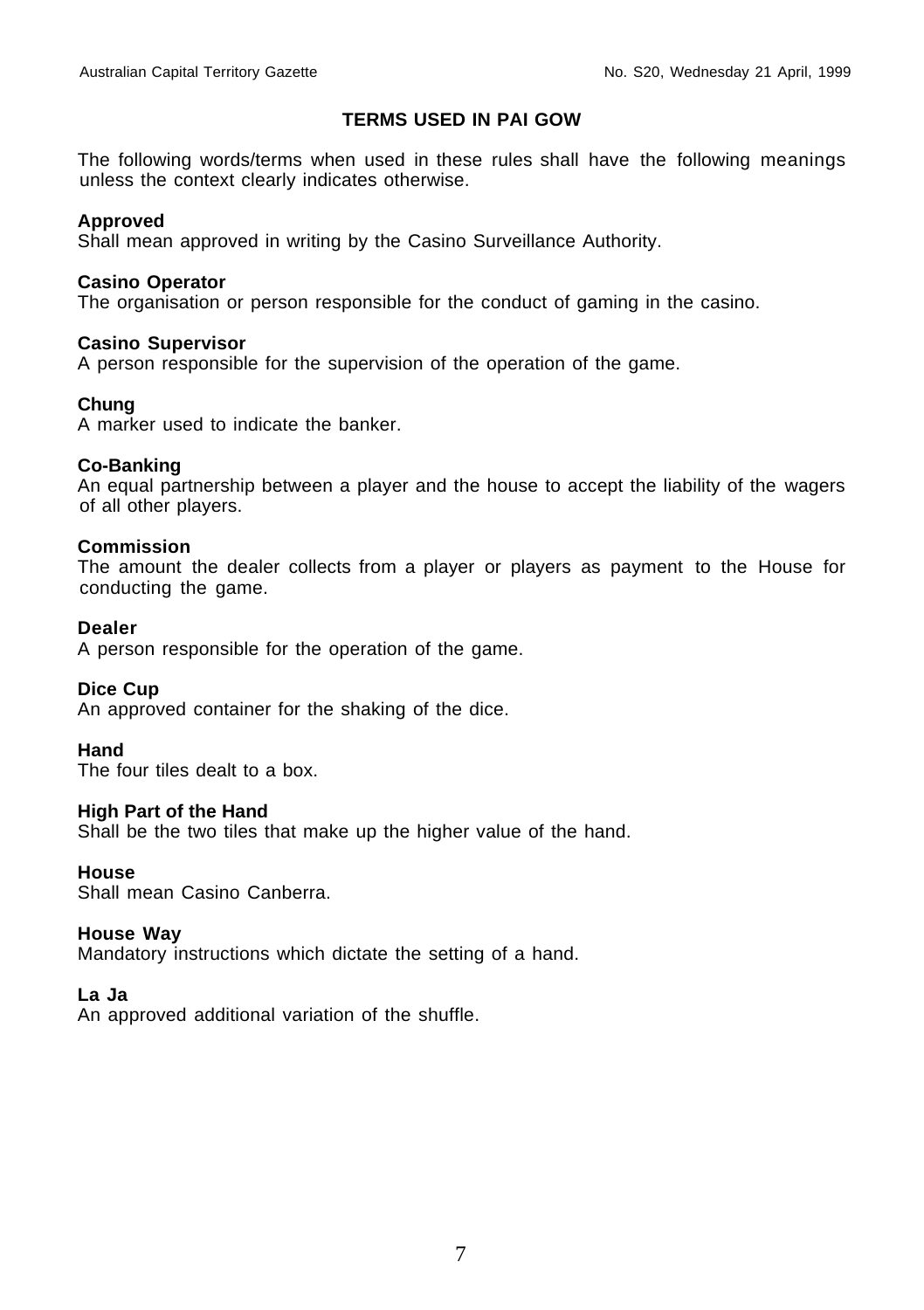#### **Low Part of the Hand**

Shall be the two tiles that make up the lower value of the hand.

#### **Player/Banker**

A player who has agreed to accept the liability of the wagers of all other players.

#### **Point**

A single red or white indentation on a tile.

#### **Point Count**

The value of two tiles forming part of the hand.

#### **Priority Set Marker**

A marker used to identify those hand(s) which shall be set prior to any other player viewing their hand.

#### **Push**

A wager which neither the player or bank wins.

#### **Round of Play**

That part of the game which commences with the opening of the dice cup and concludes with the collection of all tiles by the dealer.

#### **Set**

The action used to divide a hand into a high and low part.

#### **Tile**

An approved small oblong piece marked with points.

#### **Traditional Cut**

An approved formation of the tiles.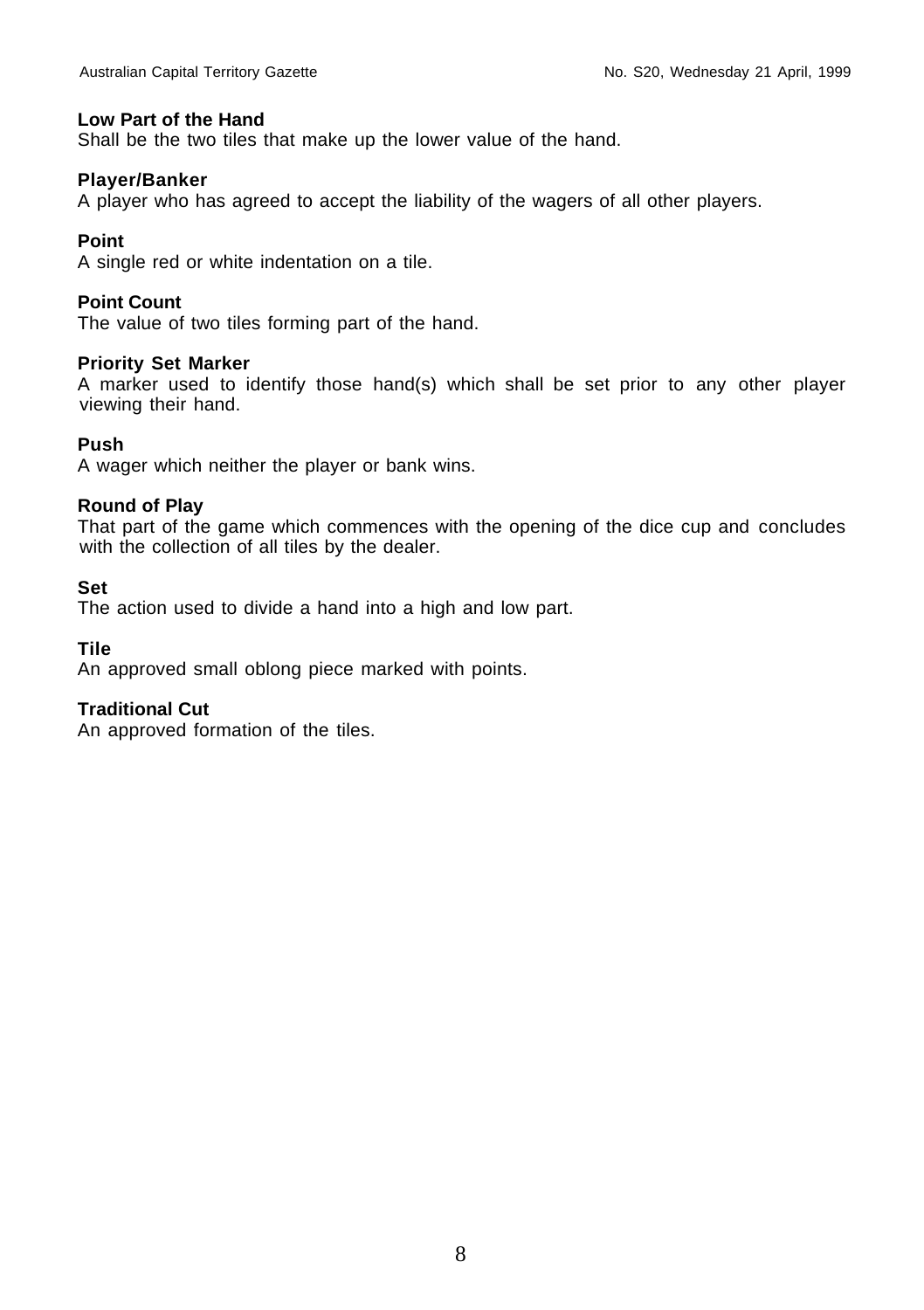#### **PAI GOW**

#### **1. PAI GOW TABLE**

1.1 A Pai Gow table shall be approved prior to use.

#### **2. THE DICE AND TILES**

- 2.1 Pai Gow shall be played with three identical dice and a set of 32 tiles which shall be approved.
- 2.2 The dealer shall check each tile before the start and at the end of gaming.
- 2.3 The Casino Operator may change any or all of the tiles after any round of play. The casino supervisor and dealer shall check each replacement tile prior to its introduction to play.

#### **3. RANKING OF THE TILES**

- 3.1 The ranking of pairs, Wongs, Gongs and High Nines from highest to lowest is illustrated in Appendix "A".
- 3.2 The ranking of individual tiles from highest to lowest is illustrated in Appendix "B".

# **4. POINT COUNT**

- 4.1 The point count shall be a single digit number from zero to nine inclusive and shall be determined by totalling the points of two tiles. If the total point count of the tiles is a two digit number, the left digit of the number shall have no value and the right digit shall constitute the point count total of either the low or high part of a hand.
- 4.2 A point count of 3 or 6 may be used for individual tiles which have a ranking of Gee Jun.

#### **5. MINIMUM AND MAXIMUM WAGERS**

- 5.1 The Casino Operator shall display the minimum and maximum wagers per box on a sign at or near the table and may change these limits, provided that prior notice of the change is given to the players.
- 5.2 The Casino Operator may allow a player(s) to wager in excess of the stated box maximum provided that a marker denoting the new limit(s) is placed adjacent to the box.
- 5.3 When a player(s) takes the bank, only the displayed box minimums shall apply to all player(s) wager(s).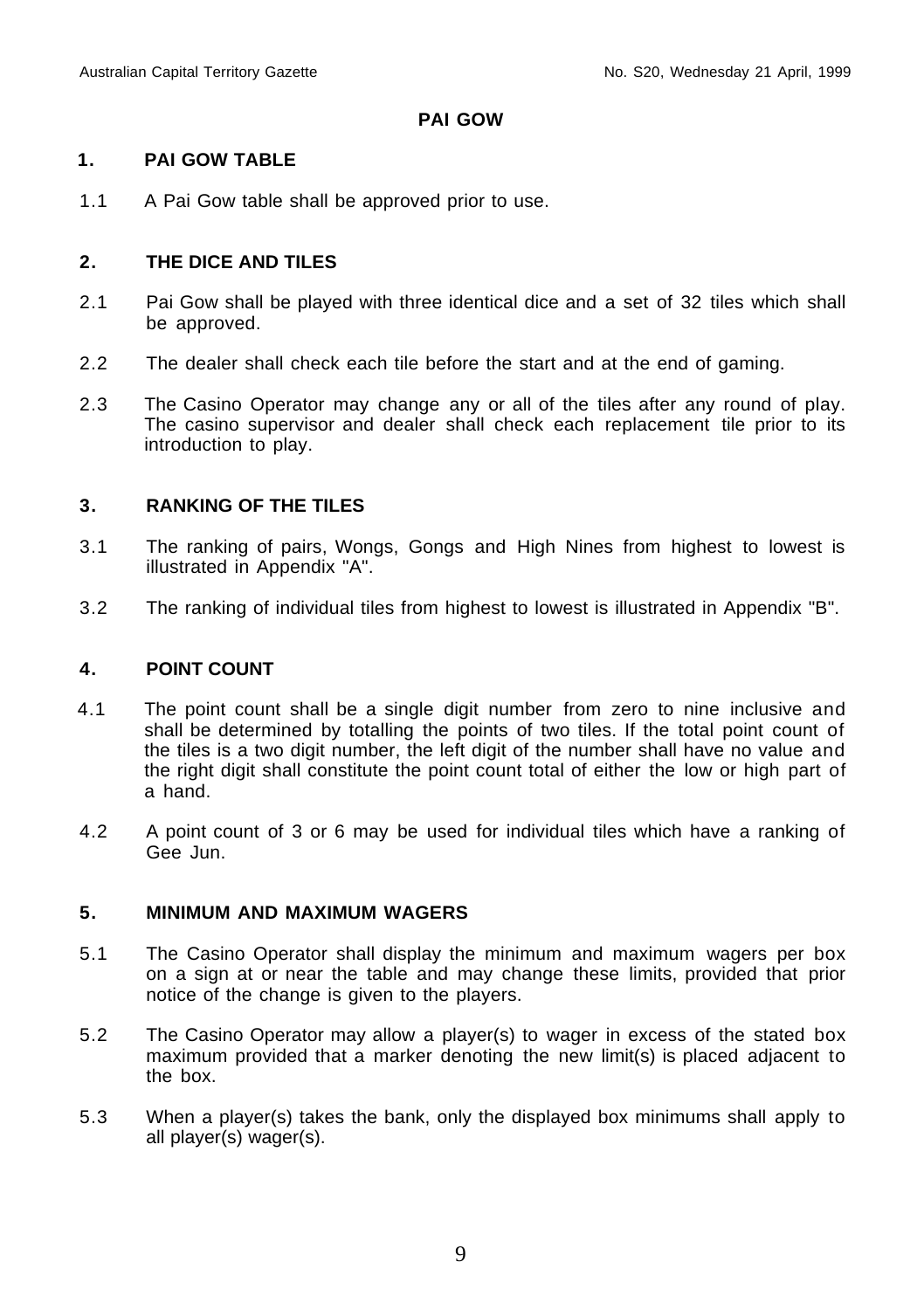- 5.4 When the house is co-banking a maximum house liability will be displayed at or near the table and double the displayed box maximums shall apply.
- 5.5 The multiples of wagers allowable shall be displayed at the table.
- 5.6 Wagers below the minimum shall be paid or collected and the owner of the wager shall be advised that further wagers under the minimum shall be returned.
- 5.7 Wagers above the displayed maximum shall be paid or collected to the maximum.

#### **6. THE BANK**

- 6.1 In addition to the house acting as the bank, a player(s) shall have the option of taking the bank or co-banking.
- 6.2 The dealer shall take the bank at the commencement of play, thereafter the bank will be offered anticlockwise around the table. Should no player wish to take the bank the House will bank.
- 6.3 Two rounds of play is the maximum a player(s) may take the bank or co-bank before it will be offered anticlockwise around the table. In the event no other player wishes to take the bank the dealer will take the bank for a minimum of one round of play.
- 6.4 No player/banker(s) shall take the bank on box one.
- 6.5 A player/banker shall have set the tiles on the previous round of play on the box which they will take the bank.
- 6.6 Two or more players may combine their chips to take the bank.
- 6.7 The player(s) may require the House to co-bank for 50% of the declared wagers for that round of play.

# **7. WAGERS**

- 7.1 Prior to the dice cup being opened by the dealer, each player shall:
	- (a) place a wager; and
	- (b) be given the opportunity to place a wager on the "GEE JUN JACKPOT" subject to rule 12 .
- 7.2 All wagers shall be made by placing gaming chips on the appropriate areas of the Pai Gow layout. Non negotiable gaming chips may only be wagered when the House banks.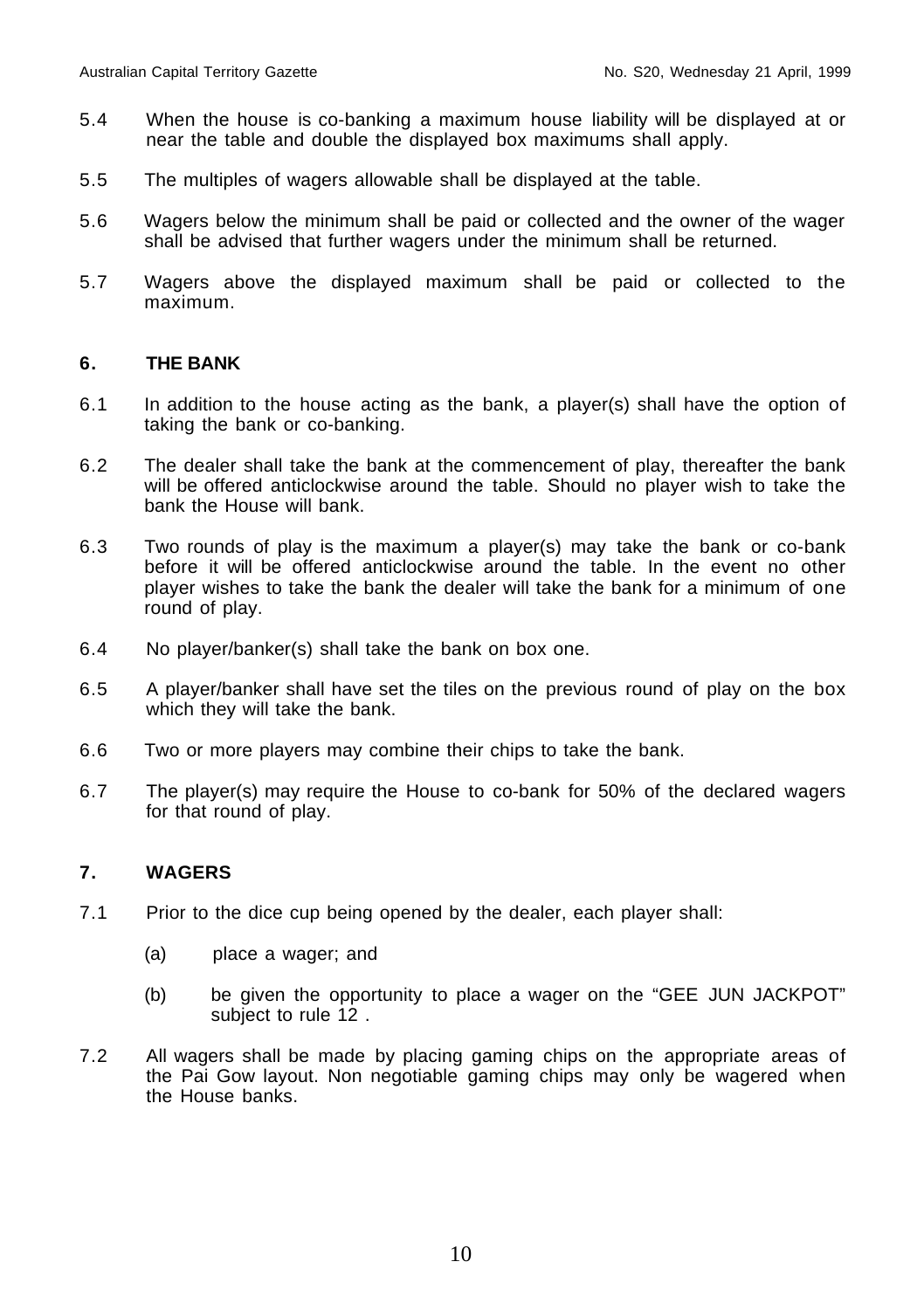- 7.3 No wagers shall be accepted on box one when the House is banking.
- 7.4 Once the dealer has called "NO MORE BETS" no player shall handle, remove or alter the original wager, or place an additional wager, until a decision has been rendered and implemented on that wager.
- 7.5 Up to three players may wager on a box. Where more than one player wagers on a box, the decisions with regard to the setting of the hand shall be made in order of preference by:
	- (a) the player seated at that box;
	- (b) the player with the highest wager on the box; or
	- (c) a player nominated by mutual agreement of the players wagering on that box.
- 7.6 A player may be permitted by the Casino Operator to wager on two boxes and make the decisions regarding the setting of those hands with the understanding that, if there are insufficient boxes at the table to accommodate patron demand, the player setting two hands shall give up a box.
- 7.7 A player setting two hands shall have one wager at least double the amount of the other wager and shall set the tiles for the highest wager first.
- 7.8 A player(s) shall not wager on any other box for the round of play when taking the bank or co-banking.
- 7.9 When there is a player/banker, the House shall wager either:
	- (a) an amount equal to the wager on the box that was nominated in the previous round of play to take the bank in the current round of play; or
	- (b) the displayed table minimum.

The amount to be wagered by the House shall be determined by the player setting the player/banker's hand. The wager shall be placed by the dealer on box one.

#### **8. DEALING THE TILES**

- 8.1 The dealer shall shuffle the tiles face downwards on the table in preparation for each round of play.
- 8.2 The dealer shall stack the tiles into eight groups of four.
- 8.3 The tiles for the House's hand shall be delivered to box one.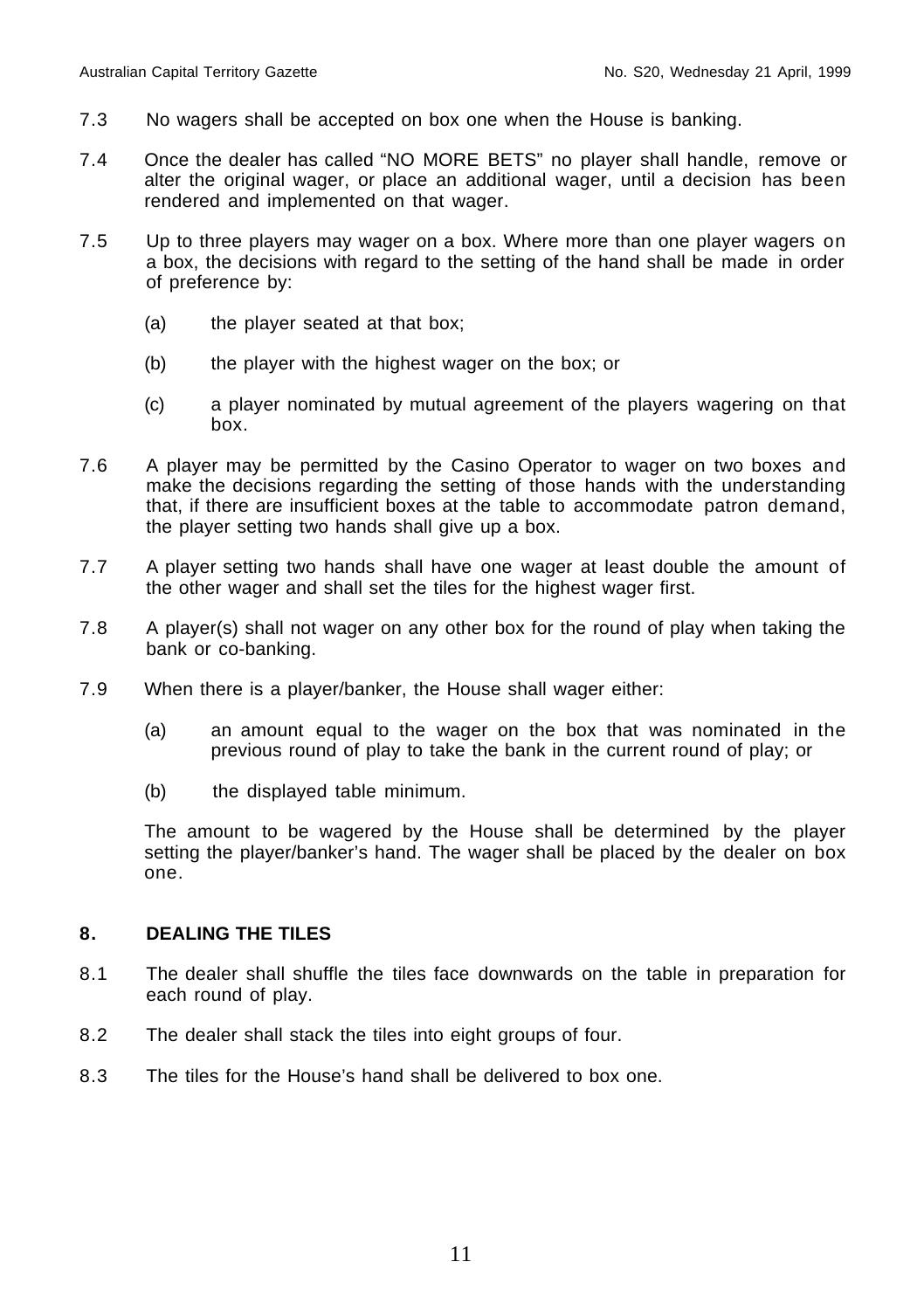- 8.4 When the House acts as the bank, the player(s) with the highest wager for that round of play may direct the dealer to La Ja the tiles. Only one La Ja shall be allowed for each round of play.
- 8.5 When a player takes the bank or co-banks, only that player may request a La Ja.
- 8.6 When the House acts as the bank, the cut for the tiles shall be Yat Dong Dong.
- 8.7 A player taking the bank or co-bank shall have the option of one of the traditional cuts as listed in Appendix "C".
- 8.8 The Casino Operator shall determine the method of conducting a traditional cut.
- 8.9 The Casino Operator shall have the option to use a priority set marker before any round of play.
- 8.10 The dice cup shall be shaken by the dealer for each round of play. However, a player in a player/banker or co-banker situation may elect to provide an additional shake of the dice cup.
- 8.11 The total of the three dice shall determine the box that receives the first set of tiles. The dealer shall count anticlockwise commencing with the box designated by the "Chung", that box shall be counted as 1, 9 or 17.
- 8.12 The dealer shall distribute four tiles face down in an anticlockwise direction starting with the box determined by rule 8.11. The tiles dealt to boxes which do not contain a wager shall then be retrieved by the dealer.

# **9. SETTING OF THE TILES**

- 9.1 A player shall be responsible for the setting of their hand into the two individual parts.
- 9.2 A player may request the dealer to set their hand according to House Way.
- 9.3 Once the hand has been set and placed in front of the box containing the player's wager, it shall not be altered during that round of play.
- 9.4 When the House makes a wager on box one in accordance with rule 7.9, that hand shall be set House Way.
- 9.5 Where the House co-banks, the hand designated by the Chung shall be set House Way.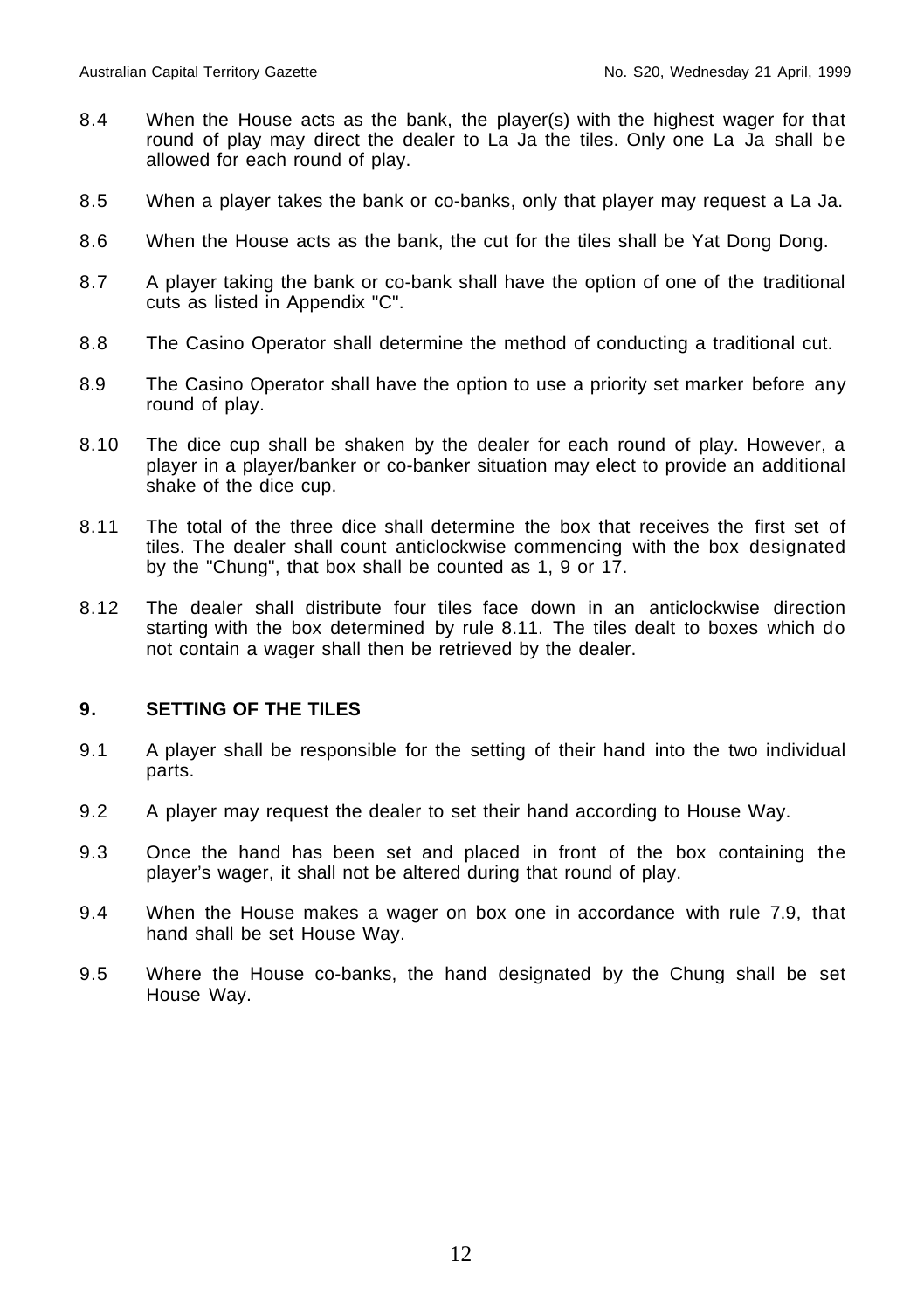#### **10. SETTING OF HANDS - HOUSE WAY**

10.1 The dealer shall set a hand in the following House Way. Hands shall be set in the following sequence, except for the hands listed in rule 10.2:

# **1. Pairs**

Set pairs in the same part of the hand, unless they can be split to achieve the following outcomes:

- (a) Teen and Day to make 6 8 or higher;
- (b) Nines to make 9 9 or higher;
- (c) Eights to make 7 9, 8 8 or higher; and
- (d) Sevens to make 7 -High Nine or higher.

#### **2. Wongs, Gongs and High Nines**

The order to set Wongs, Gongs and High Nines in the high part of the hand shall be High Nine, Gong and Wong, unless Chong ranking 3 or better is not achieved on the low hand, then the order shall be Gong, Wong and High Nine.

#### **3. Point Count and Individual Tile Ranking**

The order to set hands not listed above shall be set with the highest possible point count in the low part of the hand unless Chong ranking 3 or better is not achieved in the low part of the hand; in which case

- (i) set the highest point count on the high part of the hand; and
- (ii) if a point count of 7 or higher is not achieved on the high part of the hand make the point count of the high part and low part of the hand as close together as possible; and
- (iii) if both parts of the hand have a tile of equal point value then the tile with the highest individual ranking shall be set in the high part of the hand.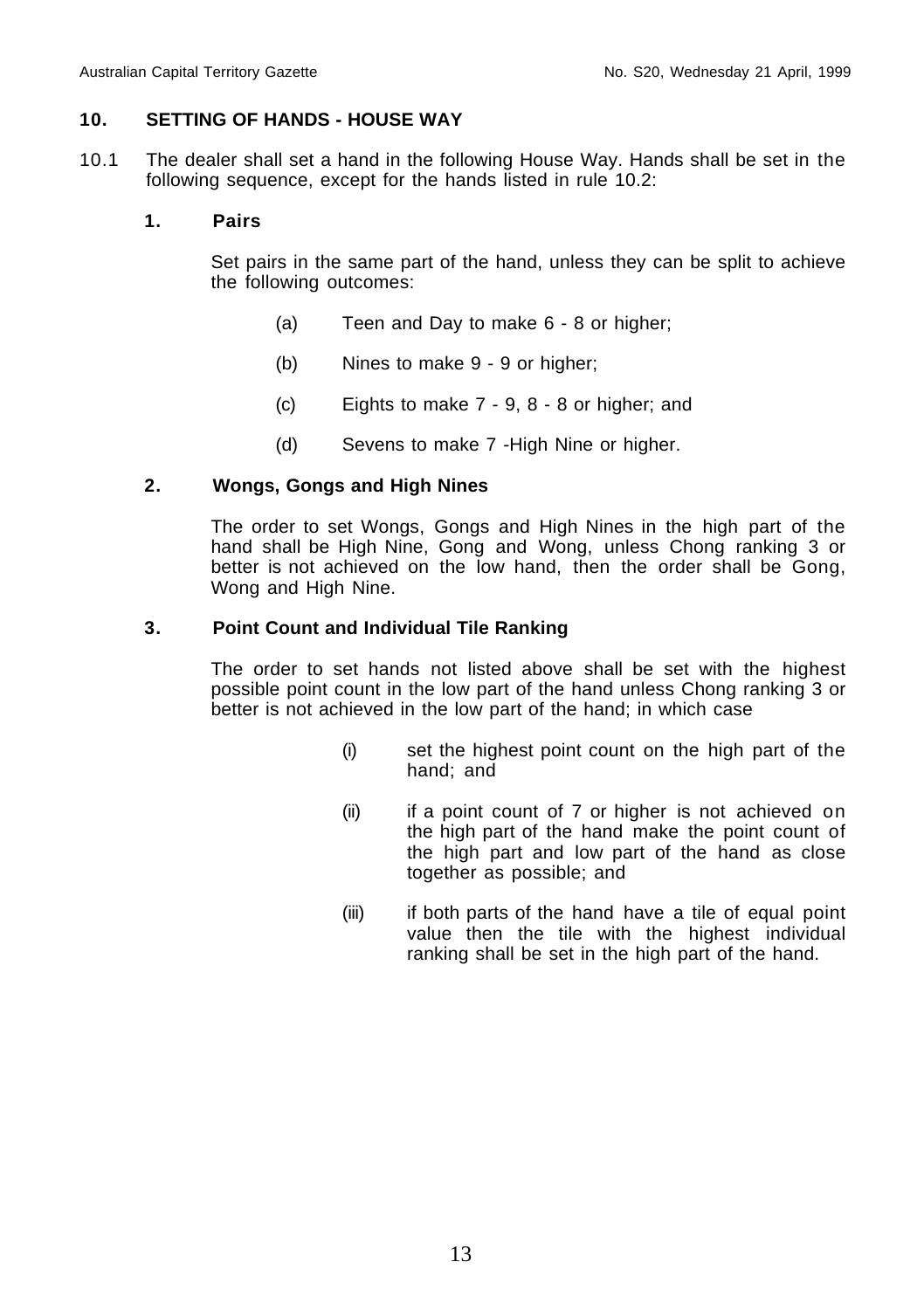If the point count of the low part and high part of a hand is not altered and:

- (i) the high part of the hand has a point count of 7 or less, the highest ranking tile shall be set in the low part of the hand; or
- (ii) the high part of the hand has a point count of 8 or higher, set the highest ranking tile in the high part of the hand; or
- (iii) two Chong ranking tiles or higher are in the same part of the hand, do not set the two high ranking tiles together.
- 10.2 Hands containing the listed tiles shall be set as follows:
	- (a) Teen, Teen, 9 and 11 or Day, Day, 9, and 11, set the hand 3-Wong.
	- (b) high 8, high 10 and 11 with any 7, set the hand 7-9.
	- (c) Gee Jun, 6, 5 and Teen or Day, set the hand 7-9.
	- (d) Gee Jun, 4, 5, and any tile not making a pair, set the 4 and 5 in the high part of the hand.
	- (e) high 8, low 8, 9 and low 10, set the high 8 in the low part of the hand.
	- (f) high 6, low 6 and Gee Jun with any 7, set the high 6 in the low part of the hand.
	- (g) Teen, 8, 9 and low 4, set the hand 3-Gong.

#### **11. SETTLEMENT OF WAGERS**

- 11.1 A winning hand shall be determined in the following order and shall be higher than the bank's hand for both the high and the low part of the hand:
	- (a) the tiles ranking (as determined by rule 3.1); and
	- (b) point count.
- 11.2 In the event the point count of the bank's high or low part of the hand is equal to the player's corresponding part of the hand, the highest ranking individual tile will be considered to determine the winning result.
- 11.3 A push occurs when one part of the player's hand is higher and one part is lower than the bank's hand.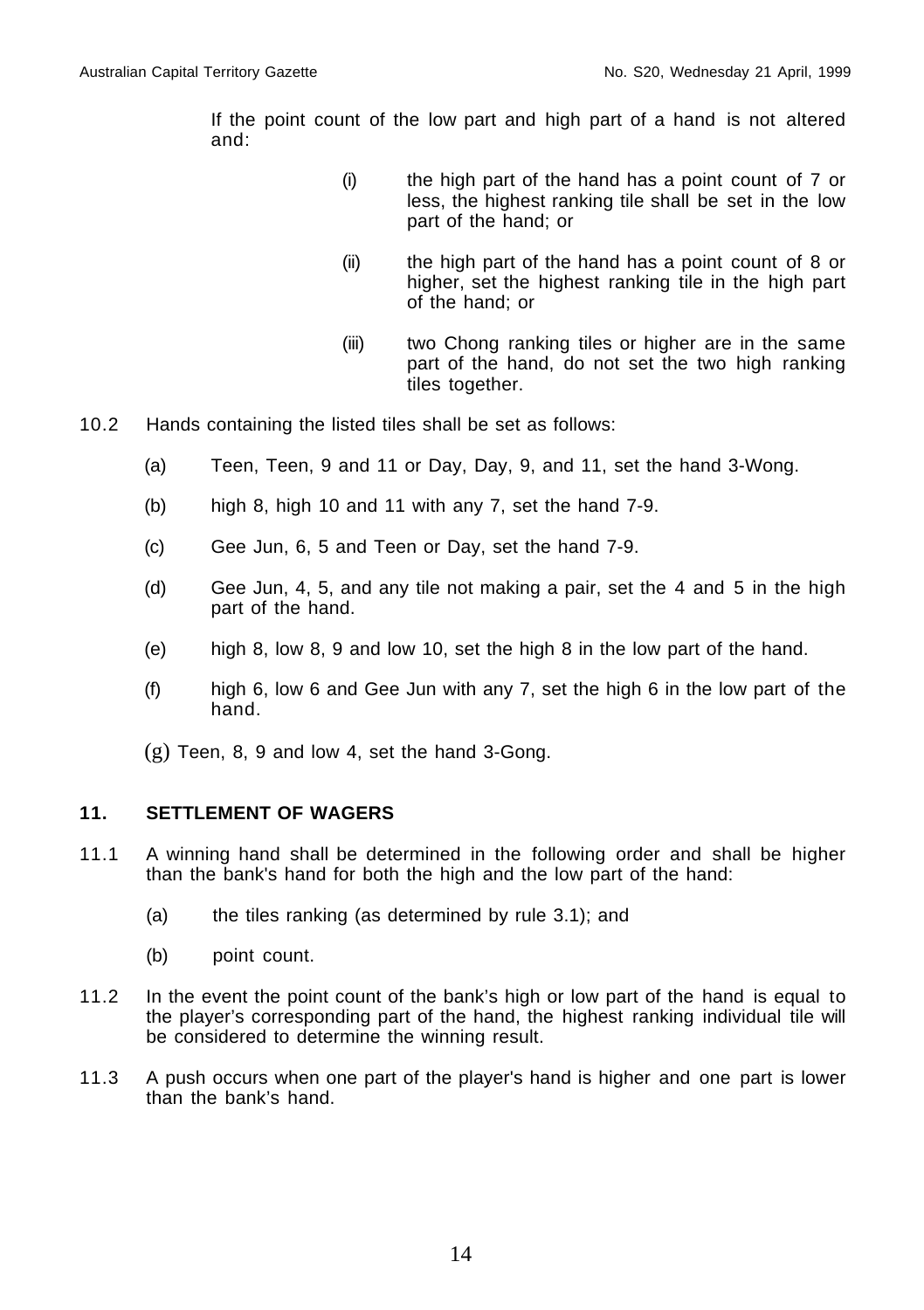- 11.4 A losing hand shall be determined in the following order and shall be lower than the bank's hand for both the high and the low part of the hand:
	- (a) the tiles ranking (as determined by rule 3.1); and
	- (b) point count.
- 11.5 The bank shall win the high and/or low part of hands that have an equal point count and the same high tile as the corresponding part of the player's hand.
- 11.6 When the bank's and player's low part of the hand each total zero, the bank shall win the low part of the hand.
- 11.7 A player shall have the option to instruct the dealer to take their wager(s) without displaying their hand.
- 11.8 Winning wagers on all players' hands shall be paid at even money less 5% commission.
- 11.9 Winning wagers on all hands wagered by the House in accordance with rule 7.9 shall be paid at even money.
- 11.10 Player/banker shall be charged 5% commission on any profits made on their original bank wager for that round of play.
- 11.11 When co-banking, the player shall be charged 5% commission on any profits made on their original co-banking wager for that round of play. Where the commission charged cannot be paid in full from the table float, it shall be charged to the lower multiple only.
- 11.12 The Casino Operator may, with approval, charge less than the 5% commission provided for in rules 11.8, 11.10 and 11.11.

# **12. GEE JUN JACKPOT**

- 12.1 The House shall not wager on the "GEE JUN JACKPOT".
- 12.2 There shall be only one "GEE JUN JACKPOT" wager per box.
- 12.3 A player who has a wager on a box and who makes the decision with regards to the setting of the hand shall have the option for that round of play to place a wager on the "GEE JUN JACKPOT".
- 12.4 In the event of two wagers on a box and the player designated by rule 12.3 declines to place a wager on the "GEE JUN JACKPOT" then the player with the other wager will have the option for that round of play to place a "GEE JUN JACKPOT' wager.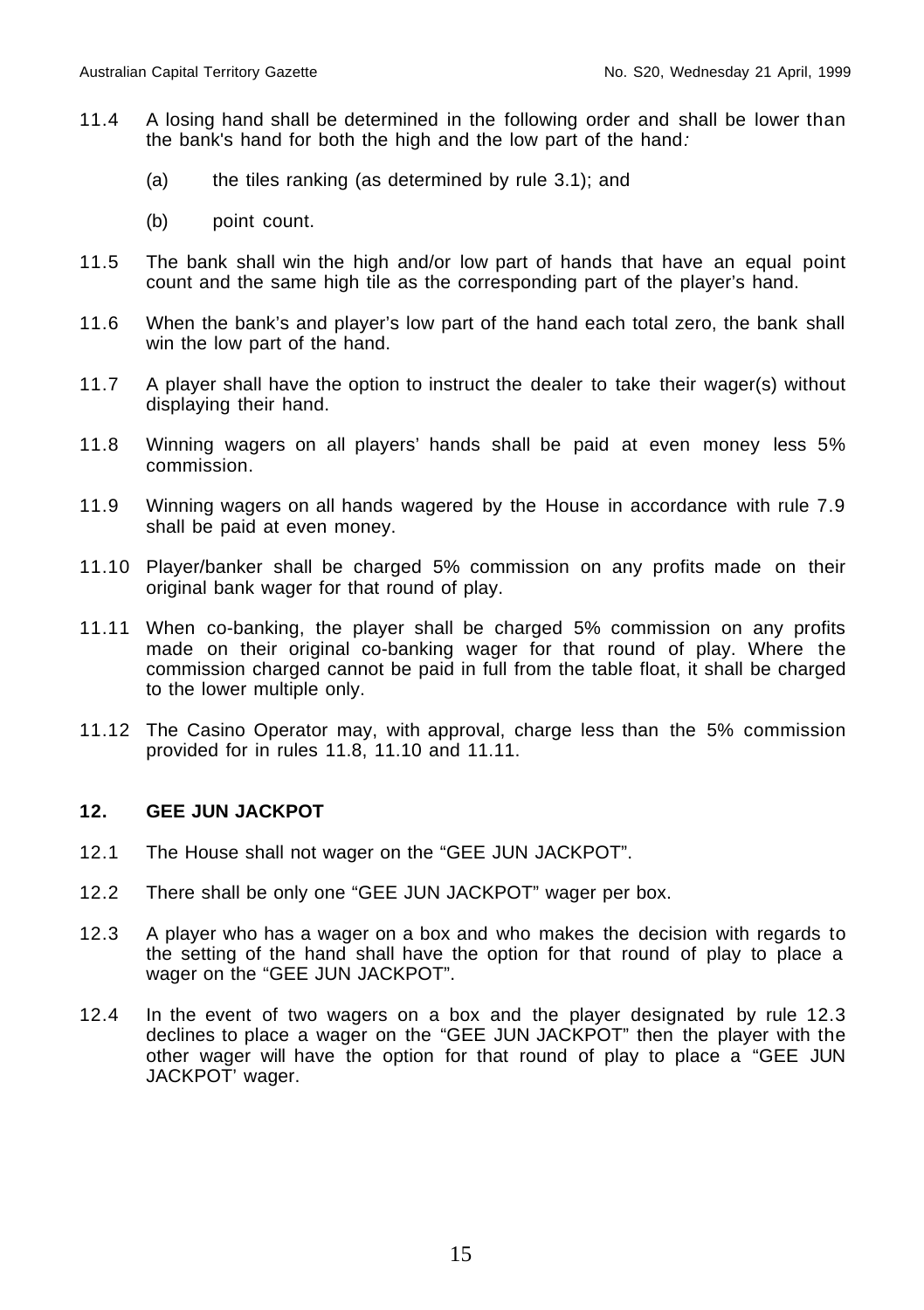- 12.5 In the event of three wagers on a box and the player designated by rule 12.3 declines to place a wager on the "GEE JUN JACKPOT" then the decision regarding a "GEE JUN JACKPOT" wager for that round of play shall be by mutual agreement by those players wishing to place a wager on the "GEE JUN JACKPOT".
- 12.6 Losing wagers on the "GEE JUN JACKPOT" shall form part of either a jackpot prize pool or a reserve pool. The distribution of wagers to the prize pools shall be approved.

# **13. GEE JUN JACKPOT PAYOUTS**

- 13.1 The House is liable for all "GEE JUN JACKPOT" payouts regardless of whether the House acted as the bank for that round of play.
- 13.2 Subject to rule 13.3 the payouts for "GEE JUN JACKPOT" winning wagers shall be as follows:

| Gee Jun (pair), Teen (pair).     | 100% of the jackpot amount<br>displayed at the time of the<br>winning hand. |  |
|----------------------------------|-----------------------------------------------------------------------------|--|
| Teen, high 10, low 10 and 11     | \$100 bonus payout.                                                         |  |
| High 6, low 6, low 4 and any $7$ | \$100 bonus payout.                                                         |  |

13.3 In the event of two or more major jackpot wagers being won at the same time, the major jackpot payouts will be determined by pro-rating the jackpot prize. For the purpose of this rule a "major jackpot" refers to a hand containing a Gee Jun (pair) and a Teen (pair).

#### **14. COLLUSION**

- 14.1 A player shall protect the identity of their tiles which shall remain within the playing area and in view of both the dealer and the casino supervisor.
- 14.2 Players may not:
	- (a) exchange tiles;
	- (b) exchange or communicate or cause to exchange or communicate information regarding their hand(s); or
	- (c) speak any other language apart from English while the tiles are being set.

Any violation of this may result in the player being excluded from that round of play, or cause that round of play to be void.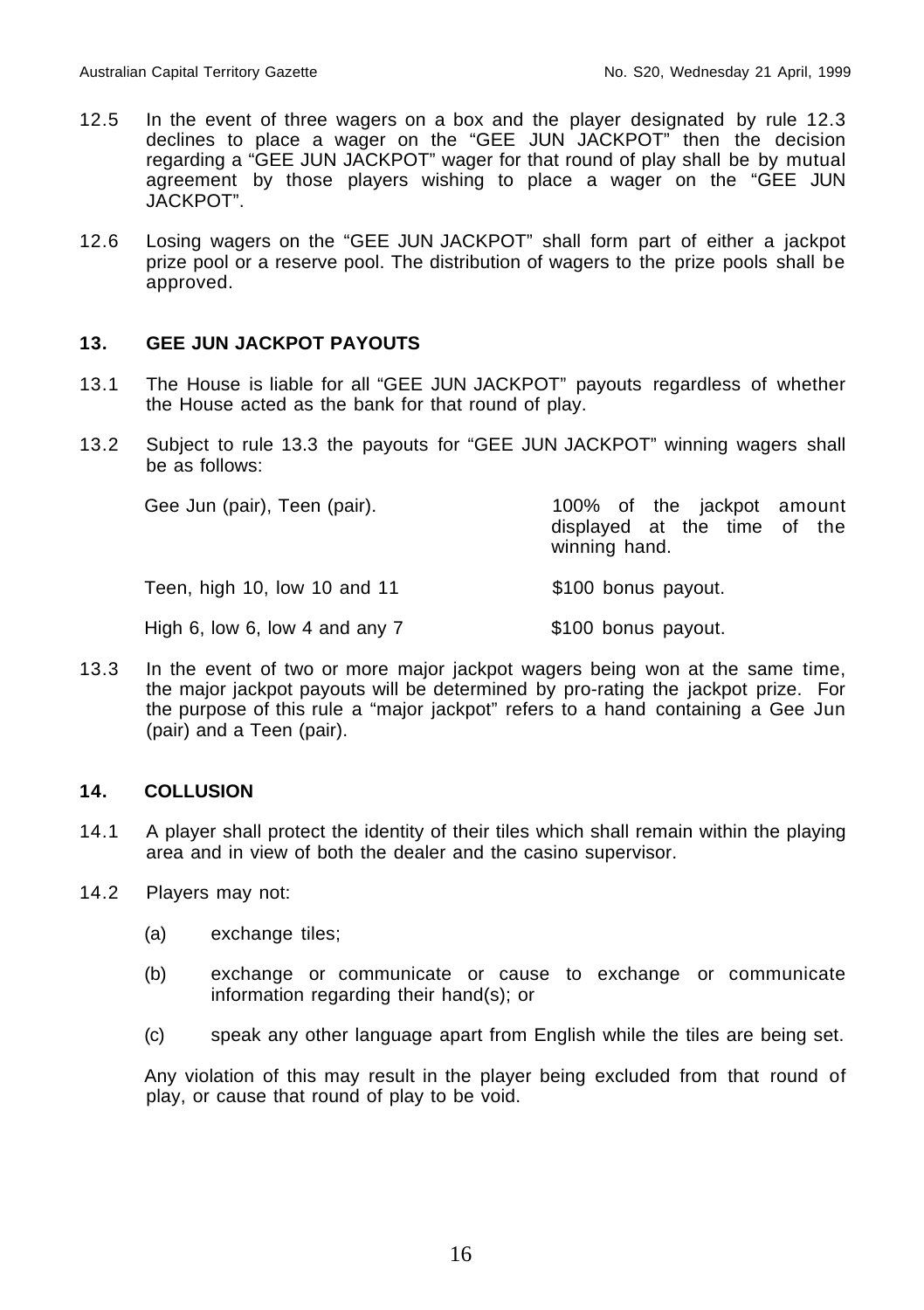#### **15. IRREGULARITIES**

- 15.1 The dice cup shall be re-shaken when any of the three dice are not lying flat on the base of the dice cup when opened.
- 15.2 A misdeal occurs if the dealer:
	- (a) exposes one or more tiles during the shuffle or cut; or
	- (b) distributes the tiles to the players incorrectly.
- 15.3 Where a misdeal occurs the round is declared void and there shall be a new shuffle and cut in accordance with section 8 of these rules.
- 15.4 The casino supervisor may require a re-shuffle if it is deemed necessary due to suspected tile tracking.
- 15.5 Where any tiles are exposed in the house's hand, the hand shall be played.
- 15.6 Where the player/banker exposes any of their own tiles the hand shall be played.
- 15.7 Where the dealer exposes one tile on a player's hand, the hand shall be played.<br>15.8 Where the dealer exposes two or more tiles on a player's hand, the player has
- Where the dealer exposes two or more tiles on a player's hand, the player has the option of calling their hand void as long as the decision is made before viewing the remaining tile(s).
- 15.9 Should the House's hand be set contrary to House Way, the hand shall be re-set correctly. This rule shall also apply for co-banking, player and player/banker requesting House Way.
- 15.10 Where a player is not present to set their tiles, the dealer shall set the tiles according to House Way.
- 15.11 In the event a dispute arises from a player instructing the dealer to take their wager(s) without displaying their hand, that hand where possible shall be reconstructed in accordance with these rules and the disputed hand displayed.

# **16. TABLE CLOSURE**

- 16.1 The Minister shall determine the hours of gaming.
- 16.2 Subject to rule 16.1, the Casino Operator may close any table before the close of gaming provided that notice is given to the player(s) and subject to prior notification to a Government casino inspector if on the premises.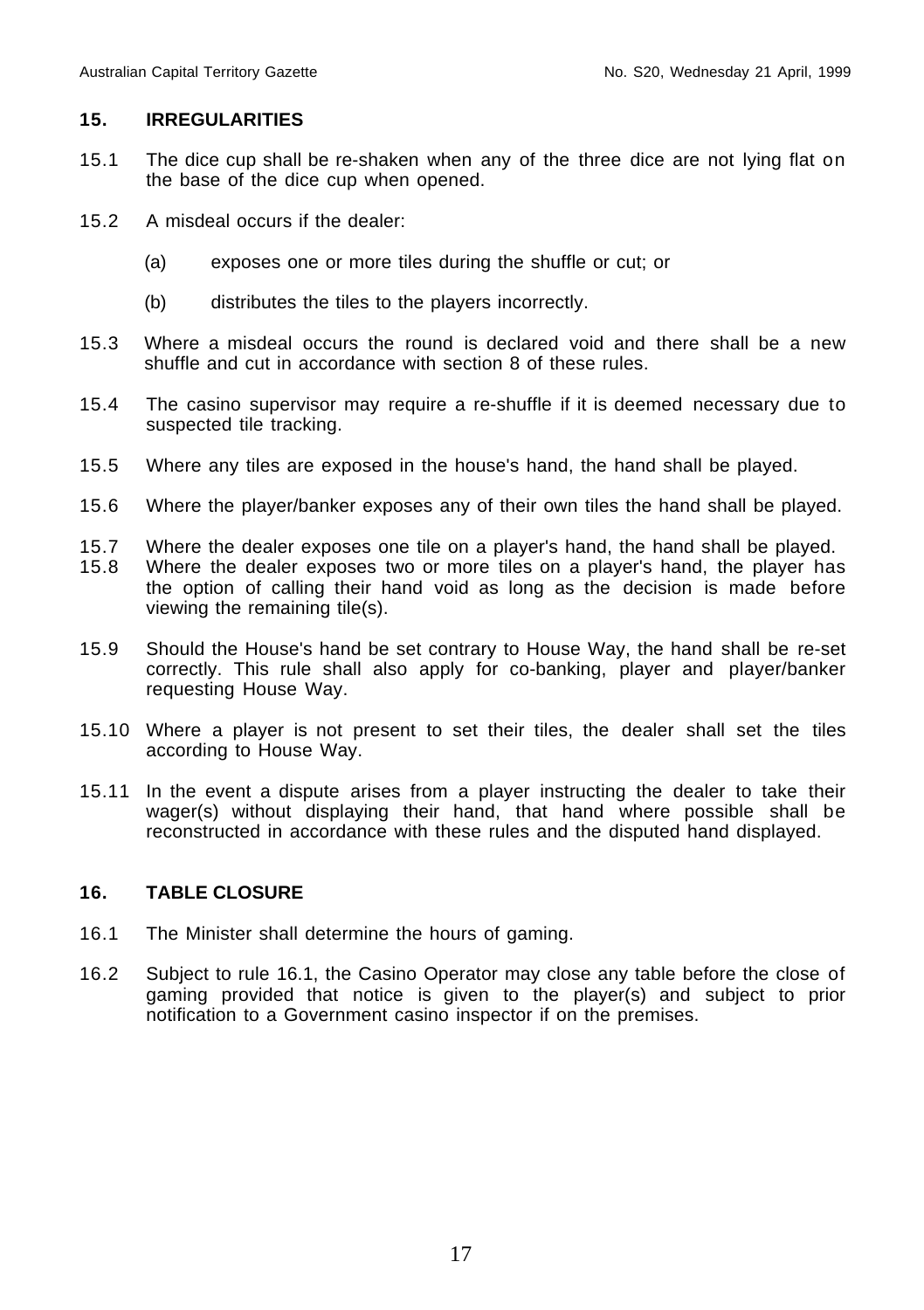#### **17. GENERAL PROVISIONS**

- 17.1 The casino operator may invalidate the outcome of a game if the game is disrupted by civil commotion, fire, riot, brawl, robbery, or an Act of God.
- 17.2 A person shall not use or have in their possession or control, in the casino, any electronic, electrical or mechanical device that is capable of recording, receiving, projecting, analysing the outcome or changing the probabilities of any game in the casino.
- 17.3 Where a person has contravened any provision of the rules, the Casino Operator may:
	- (a) declare that any wager(s) made by the player(s) shall be void;
	- (b) direct that the player(s) shall be excluded from further participation in the game;

17.4 The Casino Operator may invalidate a round of play if it is impractical to continue or a person(s) commits a fraudulent act that affects the outcome for that particular round.

- 17.5 Where the outcome of a round of play is invalidated, the Casino Operator may refund bets made by players for that particular round.
- 17.6 The Casino Operator's decision shall be final in any dispute arising from, or not covered by, the provision of these rules, subject to a review by the Chief Casino Inspector, if requested.
- 17.7 An employee of the casino shall not:
	- (a) advise a player on how to play his/her hand, except to ensure compliance with these rules:
	- (b) give or allow any advantage to a person or cause to or allow a change in any probabilities of the game by any means other than that covered by these rules.
- 17.8 A seated player who abstains from betting for three consecutive rounds whilst all other seats at that table are in use may be required to vacate that seat.
- 17.9 No onlooker or any player playing at any table may instruct or influence another player's decisions of play.
- 17.10 Players are not permitted to have side bets against each other.
- 17.11 A copy of these rules shall be made available, upon request.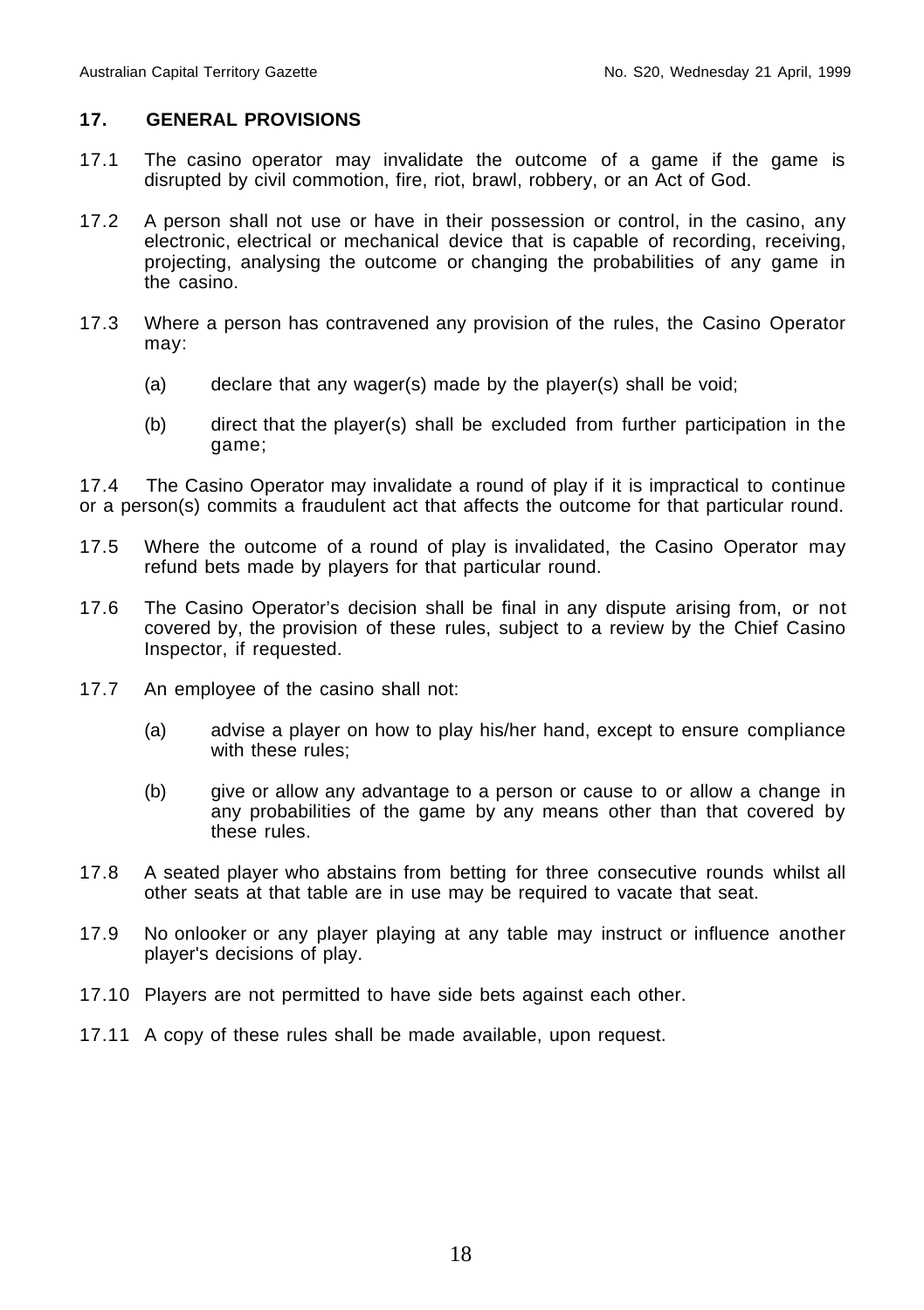### **18. TOURNAMENT PLAY**

- 18.1 In addition to the rules set out in the preceding paragraphs and appendices, the rules of this section shall apply only to tournament play.
- 18.2 The conditions of entry and of play for each Pai Gow tournament shall be approved.
- 18.3 Where the conditions of entry and play for tournament play approved under rule 18.2 are inconsistent with the rules set out in the preceding paragraphs and in the appendices, the conditions approved under rule 18.2 shall prevail to the extent of the inconsistency for the duration of the tournament.
- 18.4 The Casino Operator may charge an entry fee for the tournament and may retain up to 10% of the total entry fees as an administrative charge. The Casino Operator shall offer the balance of the entry fees as prize money in accordance with the approved conditions of tournament play.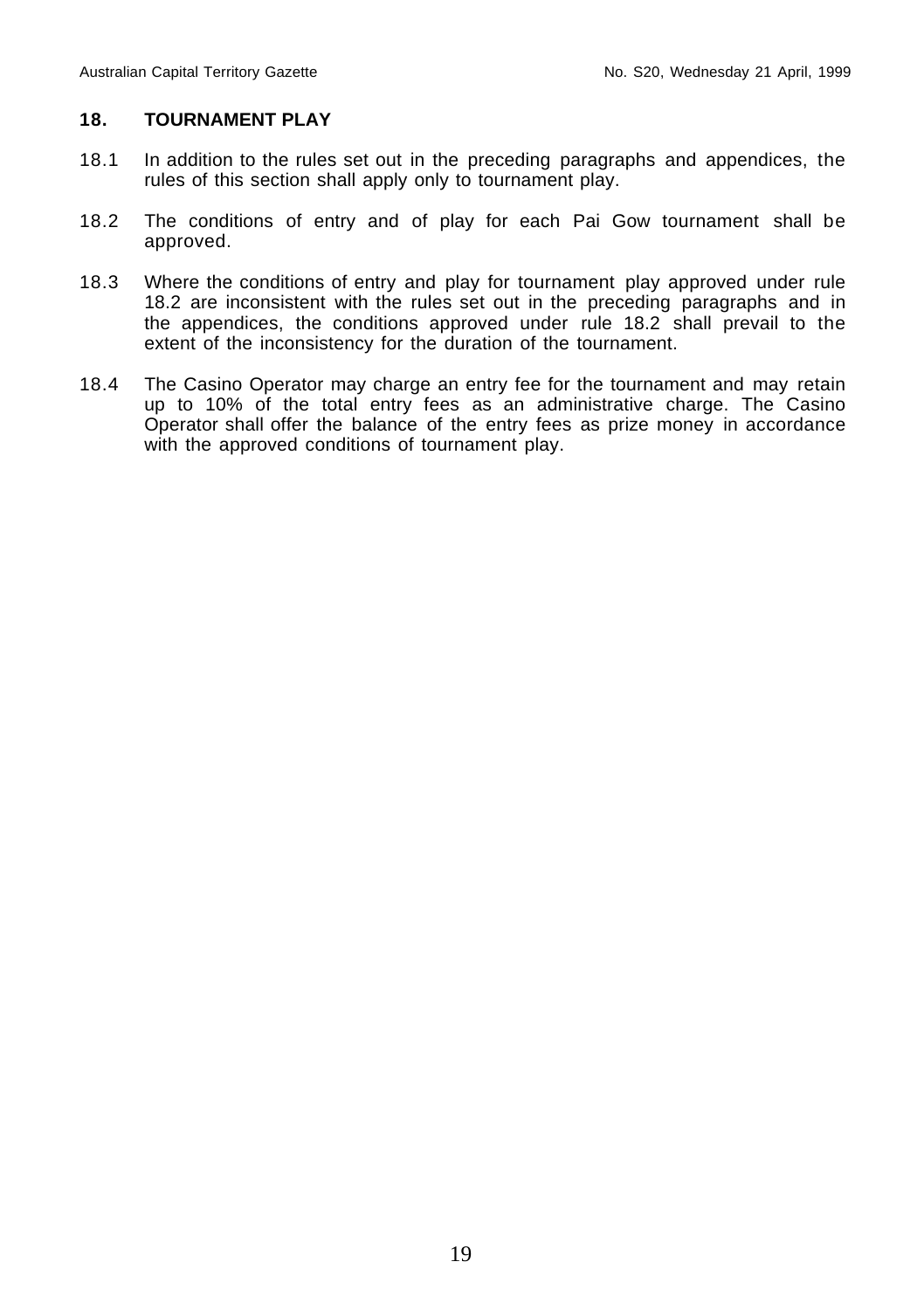

k,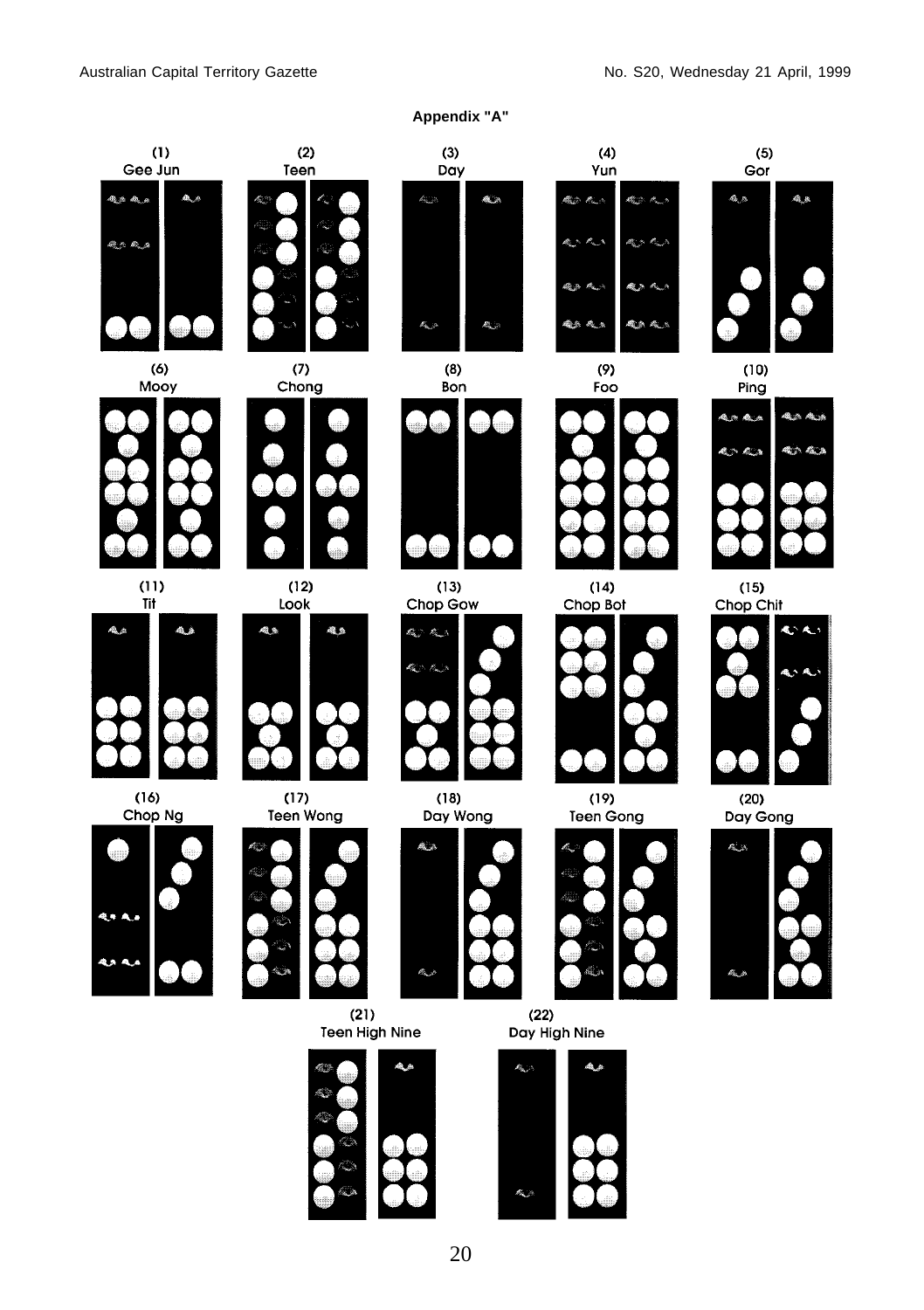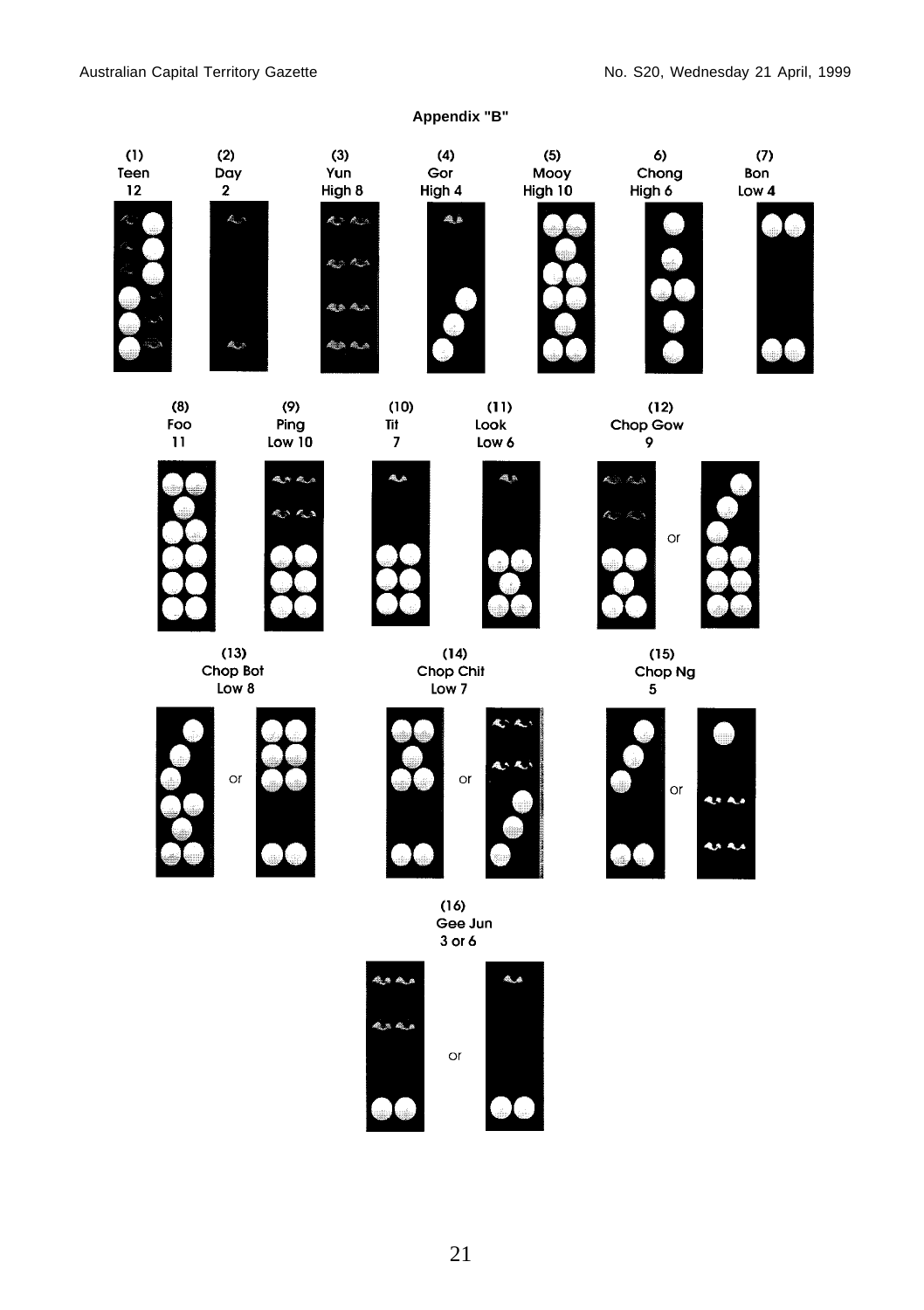#### **Appendix "C"**

#### **TRADITIONAL CUTS**

Hong Kong Bank **Honk Kong Bank**<br>China Bank **China Bank** China Bank Parliment House Parliment House Gum Un Que **Double Bridge** Yat Kai Sum May Chicken Three Ways Telstra Tower Telstra Tower

Yat Dong Dong House Way (Left or Right) Foot Say **Four Across** (Top or Bottom) Chee Yee Chop The Ears (Top or Bottom) Die Pin Big Slice (Left or Right) Pong Yun Buddha's Signal (Left or Right) Jung Quat Take The Heart (Top or Bottom) Seung Gwai Pak Moon Ghost Closing The Door Bo Bo Go Sing Boy Walks Up Stairs (Left or Right) Ghan Dong Ping Say Kangaroo Jump (Left or Right) Chong Wan Sup Lok Sixteen Across (Top or Bottom)

Cup Say Tiger Tiger (Left or Right, Top or Bottom)<br>
Foot Say Top Tour Across (Top or Bottom) Long Tau Fung May **Dragon Head Phoenix Tail** (Head or Tail, Left or Right)

Ghan Dong Cup Say Striped Tiger (Left or Right,Top or Bottom)

Arn Lok Peng Sar Flying Dragon (Head or Tail, Left or Right).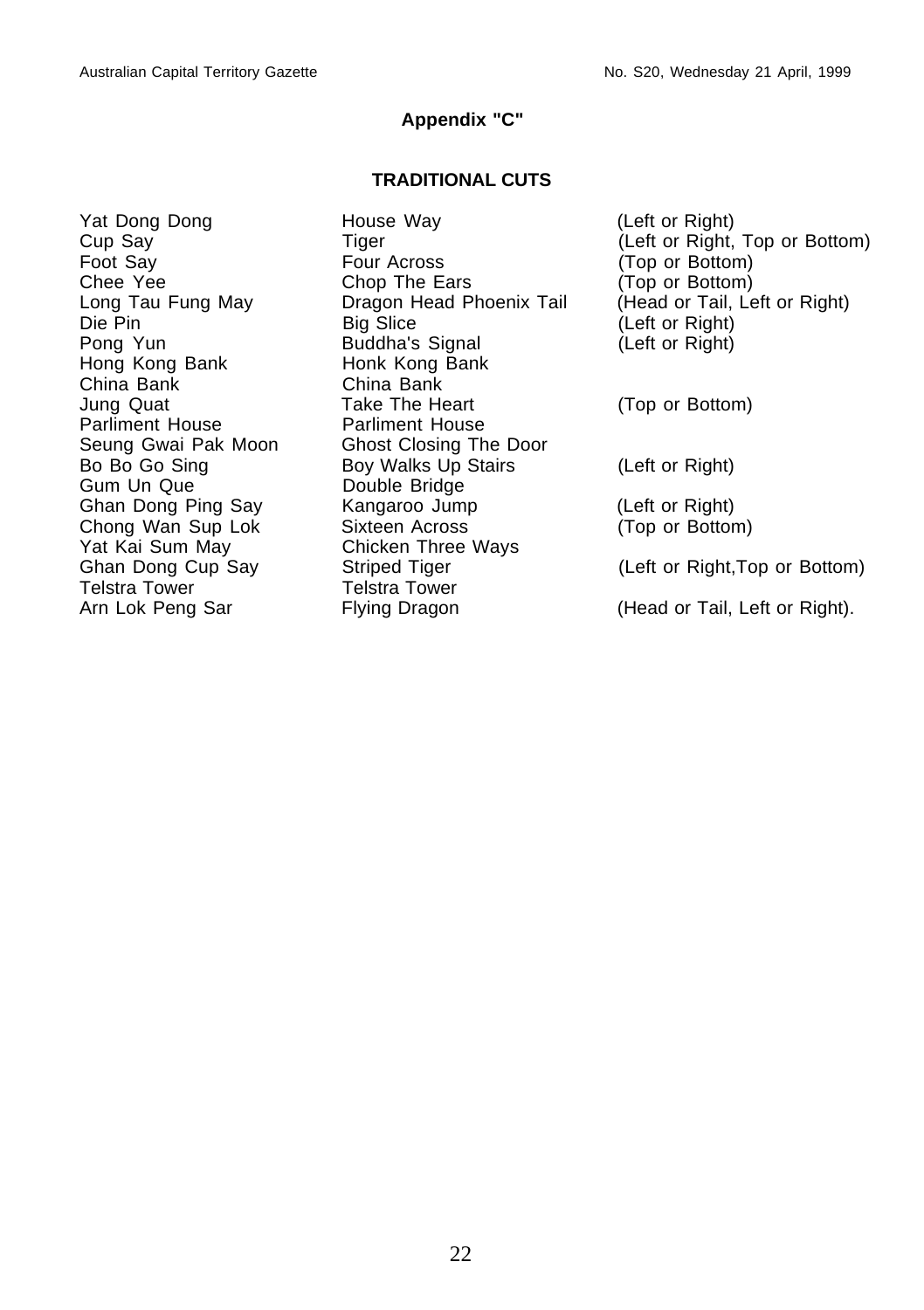#### **Australian Capital Territory Government Legislative Information on CDROM**

The ACT Government's Publishing Services is pleased to announce its holdings of **ACT Gazettes**, **Bills with Explanatory Memoranda**, and **Disallowable Instruments** are now available on CDROM.

#### **Get 30,000 pages of documents on 19 CDROMs, and save 90% of the original purchase price.**

#### **Save over \$9,000, save on storage space, improve access, reduce damage and loss**

Each CDROM contains all Gazettes, Instruments or Bills published during the year. They are stored as PDF files,with each CDROM containing a Netscape based searchable index, a copy of Netscape V4 and Adobe Acrobat Reader. No special installation required. Suitable for pcs operating Windows 3.1, 95, 98 or NT.

Each CDROM retails for only \$50, with 10% discount for a full set of Bills, Gazettes or Instruments, and a full 20% discount for a full set of all CDROMs, when purchased at the same time.

- ACT Gazettes and Special Gazettes are available from the commencement of Self Government (1989) to the end of 1998 (10 CDROMs)
- Disallowable Instruments are available from 1994 to 1998 inclusive (5 CDROMs)
- Bills and Explanatory Memoranda are available from 1995 to 1998 inclusive (4 CDROMs)

More information contact:

**ACT Government Publishing & Shopfront Services Level 7 Macarthur House 12 Wattle Street, Lyneham ACT 2603 PO Box 158, CANBERRA ACT 2601 Ph: (02) 6205 0202 Fax: (02) 6205 0266 gazette\_office@dpa.act.gov.au www.publishing.act.gov.au**